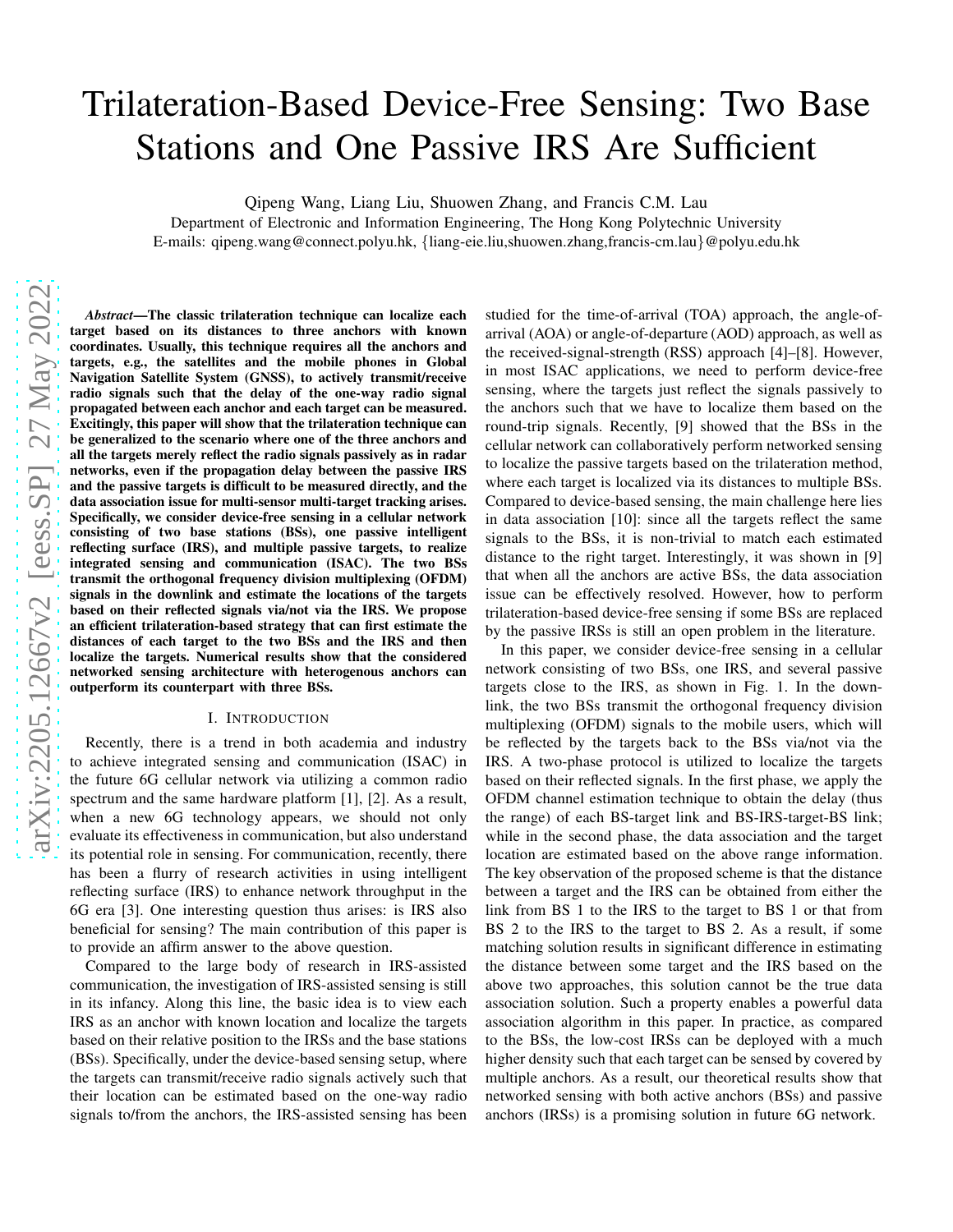

<span id="page-1-0"></span>Fig. 1. System model of an IRS-assisted ISAC cellular network. II. SYSTEM MODEL

We consider an IRS-assisted OFDM-based ISAC system as illustrated in Fig. [1,](#page-1-0) which consists of two BSs, one IRS equipped with  $I$  passive elements,  $U$  mobile communication users to be served, and  $K$  targets to be localized. The number of OFDM sub-carriers is denoted by  $N$ , and the sub-carrier spacing is denoted by  $\Delta f$  Hz, thus the overall channel bandwidth is  $B = N\Delta f$  Hz. Moreover, let  $\mathcal{N}_1$  and  $\mathcal{N}_2$  denote the sets of sub-carriers allocated to BS 1 and BS 2, respectively, where  $\mathcal{N}_1 \bigcap \mathcal{N}_2 = \emptyset$  and  $\mathcal{N}_1 \bigcup \mathcal{N}_2 = \{1, \ldots, N\}.$ 

Since IRS-assisted communication has been widely studied in the literature, this paper focuses on IRS-assisted sensing to realize ISAC in the considered OFDM-based system. Let  $(x_m^A, y_m^A)$  and  $(x^I, y^I)$  in meter denote the locations of the  $m$ -th BS ( $m = 1, 2$ ) and the IRS in the two-dimensional (2D) Cartesian coordinate system, respectively, which are fixed and known. Therefore, *BS 1, BS 2, as well as the IRS can serve as three anchors* for sensing the environment. Moreover, let  $(x_k^T, y_k^T)$  in meter denote the location of the k-th target,  $k = 1, \ldots, K$ . Define

$$
d_{m,k}^{\text{AT}} = \sqrt{(x_k^{\text{T}} - x_m^{\text{A}})^2 + (y_k^{\text{T}} - y_m^{\text{A}})^2},\tag{1}
$$

$$
d_m^{\text{AI}} = \sqrt{(x^{\text{I}} - x_m^{\text{A}})^2 + (y^{\text{I}} - y_m^{\text{A}})^2},
$$
(2)

$$
d_k^{\text{IT}} = \sqrt{(x_k^{\text{T}} - x^{\text{I}})^2 + (y_k^{\text{T}} - y^{\text{I}})^2}, \ \forall m, k,
$$
 (3)

in meter as the distance between BS  $m$  and target  $k$ , the distance between BS  $m$  and the IRS, and the distance between the IRS and target  $k$ , respectively.

To estimate the target locations  $(x_k^T, y_k^T)$ 's, the two BSs first send out downlink OFDM communication signals, and then collaboratively localize the targets based on their reflected signals as well as the IRS's reflected signals. Specifically, we let Q denote the number of OFDM symbols in one resource block (RB), e.g.,  $Q = 7$  in 4G LTE systems, and focus our study on the transmission in one RB. In each  $q$ -th OFDM symbol, let  $s_{m,n}^{(q)}$  denote the information symbol sent from the m-th BS at the *n*-th sub-carrier, with  $\mathbb{E}[|s_{m,n}^{(q)}|^2] = 1$  if  $n \in \mathcal{N}_m$  and  $s_{m,n}^{(q)} = 0$  if  $n \notin \mathcal{N}_m$ . We further let  $s_m^{(q)} = [s_{m,1}^{(q)}, \dots, s_{m,N}^{(q)}]^T$ denote the information symbols from the  $m$ -th BS over all the N sub-carriers in the q-th OFDM symbol. Let  $p_m$  denote the common transmit power at BS  $m$  at all sub-carriers. Thus, the time-domain downlink OFDM signal transmitted by the  $m$ -th BS in the  $q$ -th OFDM symbol is given by

$$
\boldsymbol{\chi}_m^{(q)} = [\chi_{m,1}^{(q)}, \dots, \chi_{m,N}^{(q)}]^T = \boldsymbol{W}^H \sqrt{p_m} \boldsymbol{s}_m^{(q)}, \ \forall m, q,
$$
 (4)

where  $\chi_{m,n}^{(q)}$  denotes the *n*-th sample transmitted by the *m*-th BS in the q-th OFDM symbol, and  $W \in \mathbb{C}^{N \times N}$  denotes the  $N \times N$  discrete Fourier transform (DFT) matrix.

Similar to the works focusing on the classic trilaterationbased localization theory [\[9\]](#page-5-5), [\[11\]](#page-5-7), [\[12\]](#page-5-8), we assume that there only exists line-of-sight (LoS) links in the BS-target channels, BS-IRS channels, and IRS-target channels. Thus, each BS  $m$ receives the reflected signals at its allocated sub-carriers  $\mathcal{N}_m$ via three types of links: the links from BS  $m$  via targets to BS m, the link from BS m via the IRS to BS m, and the links from BS  $m$  via the IRS and targets to BS  $m$ .<sup>[1](#page-1-1)</sup> Note that these links automatically form a multi-path environment. Specifically, define

$$
\boldsymbol{h}_m^{\text{ATA}} = [h_{m,1}^{\text{ATA}}, \dots, h_{m,L}^{\text{ATA}}]^T,\tag{5}
$$

$$
\boldsymbol{h}_{m,i}^{\text{AIA}} = [h_{m,i,1}^{\text{AIA}}, \dots, h_{m,i,L}^{\text{AIA}}]^T,\tag{6}
$$

$$
\boldsymbol{h}_{m,i}^{\text{AITA}} = [h_{m,i,1}^{\text{AITA}}, \dots, h_{m,i,L}^{\text{AITA}}]^T, \ \forall m, i,
$$
\n(7)

as the L-tap baseband equivalent multi-path channels for the links from BS  $m$  via targets to BS  $m$ , the cascaded links from BS  $m$  via IRS reflecting element  $i$  to BS  $m$ , and the cascaded links from BS  $m$  via IRS element  $i$  and targets to BS  $m$ , respectively, where  $L$  denotes the maximum number of paths determined by the delay spread. Note that  $h_{m,l}^{\text{ATA}} \neq 0$  holds if and only if there exists a target  $\overline{k}_{m,l}$  such that the delay of the propagation path from BS m via target  $\bar{k}_{m,l}$  to BS m is within  $l - 1$  OFDM samples and l OFDM samples, i.e.,

<span id="page-1-2"></span>
$$
\frac{(l-1)c_0}{2N\Delta f} \le d_{m,\bar{k}_{m,l}}^{\text{AT}} \le \frac{l c_0}{2N\Delta f},\tag{8}
$$

where  $c_0$  denotes the speed of light in meter/second. Moreover,  $h_{m,i,l}^{\text{AIA}} \neq 0$ ,  $\forall i$ , holds if and only if the distance between BS m and the IRS satisfies

$$
\frac{(l-1)c_0}{2N\Delta f} \le d_m^{\text{AI}} \le \frac{lc_0}{2N\Delta f}.\tag{9}
$$

Lastly,  $h_{m,i,l}^{\text{AITA}} \neq 0$ ,  $\forall i$ , holds if and only if there exists a target  $\hat{k}_{m,l}$  satisfying

<span id="page-1-4"></span><span id="page-1-3"></span>
$$
\frac{(l-1)c_0}{N\Delta f} \le d_{m,\hat{k}_{m,l}}^{\text{AITA}} \le \frac{lc_0}{N\Delta f},\tag{10}
$$

where

$$
d_{m,\hat{k}_{m,l}}^{\text{AITA}} = d_m^{\text{AI}} + d_{\hat{k}_{m,l}}^{\text{IT}} + d_{m,\hat{k}_{m,l}}^{\text{AT}},\tag{11}
$$

in meter denotes the range (length) of the path from BS  $m$  via the IRS and target  $k_{m,l}$  to BS m.

Moreover, denote  $\phi_i^{(q)} \in \mathbb{C}$  as the reflection coefficient of the *i*-th IRS reflecting element in the  $q$ -th OFDM symbol

<span id="page-1-1"></span><sup>&</sup>lt;sup>1</sup>The other links involving more reflections, e.g., the links from BS  $m$  via the IRS, targets, and the IRS again to BS  $m$ , are ignored since they are too weak as compared to the above links.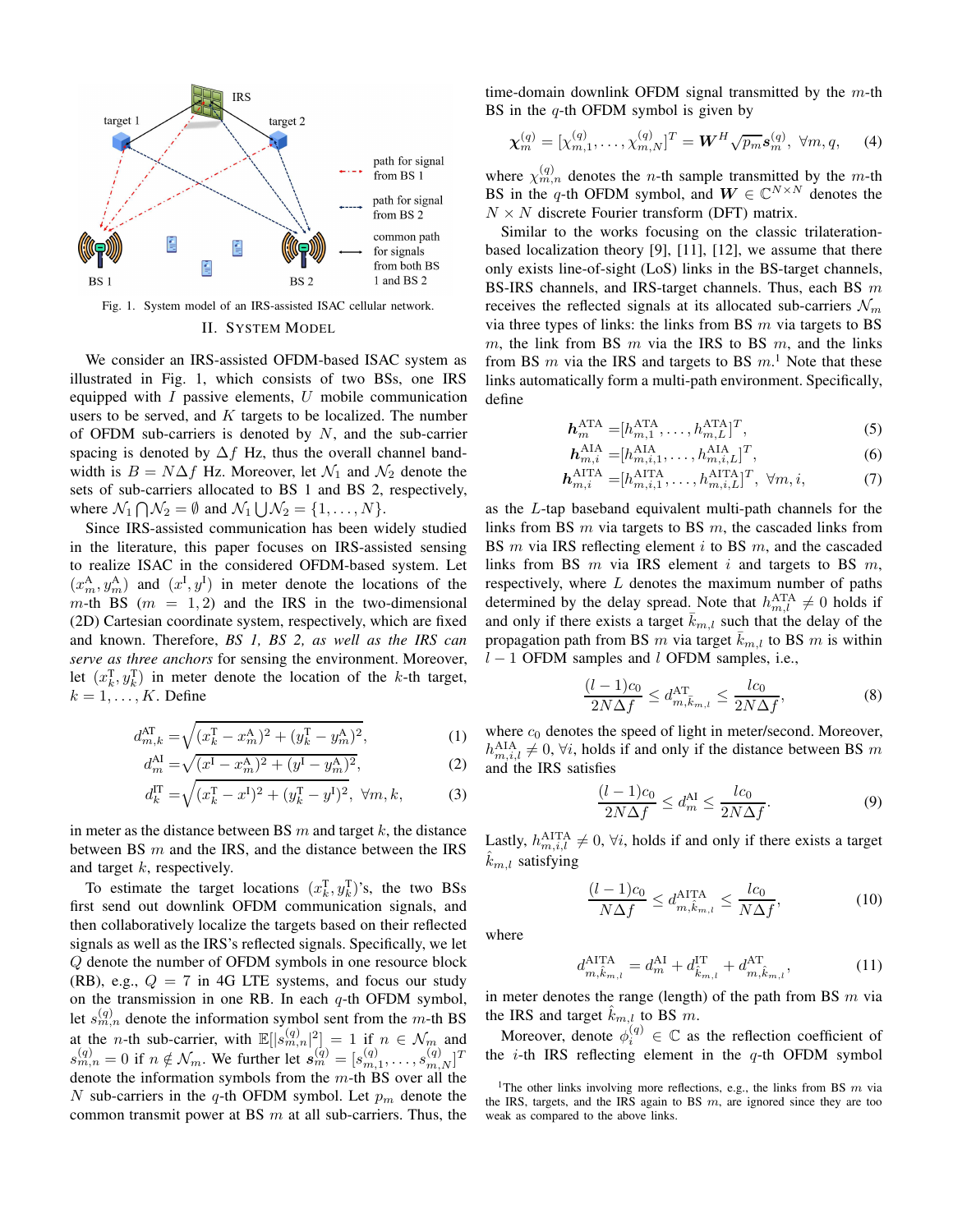duration, with  $|\phi_i^{(q)}| = 1, \forall i, q$ , due to the passiveness of the IRS. The overall  $L$ -tap multi-path channel of BS  $m$  for the  $q$ -th OFDM symbol contributed by all the targets and the IRS can be expressed as

$$
\mathbf{h}_{m}^{(q)} = [h_{m,1}^{(q)}, \dots, h_{m,L}^{(q)}]^T
$$
  
=  $\mathbf{h}_{m}^{\text{ATA}} + \sum_{i=1}^{I} \phi_i^{(q)}(\mathbf{h}_{m,i}^{\text{AIA}} + \mathbf{h}_{m,i}^{\text{AITA}}), \forall m, q.$  (12)

Thus, in the  $q$ -th OFDM symbol duration, the signals received by BS m at its allocated sub-carriers  $\mathcal{N}_m$  is given by

$$
\mathbf{y}_{m}^{(q)} = [y_{m,\mathcal{N}_{m}(1)}^{(q)}, \dots, y_{m,\mathcal{N}_{m}(|\mathcal{N}_{m}|)}^{(q)}]^T \n= \sqrt{p_{m}} \text{diag}(\tilde{\mathbf{s}}_{m}^{(q)}) \mathbf{E}_{m} \mathbf{h}_{m}^{(q)} + \mathbf{z}_{m}^{(q)}, \ \forall m, q,
$$
\n(13)

where  $\tilde{s}_{m}^{(q)} = [s_{m,\mathcal{N}_m(1)}^{(q)}, \dots, s_{m,\mathcal{N}_m(n)}^{(q)}]$  $\sum_{m,\mathcal{N}_m(\left|\mathcal{N}_m\right|)}^{\left(q\right)}\big]^{T} \ \in \ \mathbb{C}^{\left|\mathcal{N}_m\right|\times 1}$  is the collection of information symbols sent by BS  $m$  at all its allocated sub-carriers in the q-th OFDM symbol,  $E_m \in$  $\mathbb{C}^{\vert \mathcal{N}_m \vert \times L}$  with the  $(n, l)$ -th element given by  $E_{m,n,l}$  =  $e^{-\frac{j2\pi(\mathcal{N}_m(n)-1)(l-1)}{N}}$ , and  $z_m^{(q)} \sim \mathcal{CN}(0,\sigma^2I)$  denotes the receiver noise at BS  $m$  in the  $q$ -th OFDM symbol duration.

#### III. TWO-PHASE LOCALIZATION PROTOCOL

<span id="page-2-2"></span>In this paper, we propose a two-phase protocol to localize the  $K$  targets based on the received signals given in [\(13\)](#page-2-0). In the first phase, the delay (thus the range) of each BS-target-BS link and each BS-IRS-target-BS link will be estimated based on the signals received by the two BSs; while in the second phase, the location of each target can be estimated based on the above range information using the trilateration method.

Specifically, range estimation in the first phase (Phase I) is performed based on the following philosophy. Note that  $h_{m,l}^{\text{ATA}} \neq 0$  (or  $h_{m,i,l}^{\text{AITA}} \neq 0$ ,  $\forall i$ ) holds if and only if [\(8\)](#page-1-2) (or [\(10\)](#page-1-3)) is true for some target  $\bar{k}_{m,l}$  (or  $\tilde{k}_{m,l}$ ). In a broadband communication system with a very large bandwidth  $B = N\Delta f$ , the left-hand side and the right-hand side of [\(8\)](#page-1-2) or [\(10\)](#page-1-3) are approximately the same. Therefore, we can first estimate the non-zero coefficients of the L-tap multi-path channels based on the received signal [\(13\)](#page-2-0), and then estimate the range of an BS-target path and that of an BS-IRS-target-BS path accurately based on [\(8\)](#page-1-2) and [\(10\)](#page-1-3), respectively.

Next, in the second phase (Phase II), we localize the targets based on the trilateration method. According to [\(11\)](#page-1-4), for a target  $k$ , its distance to the IRS can be obtained from

$$
d_k^{\text{IT}} = d_{1,k}^{\text{AITA}} - d_1^{\text{AI}} - d_{1,k}^{\text{AT}} = d_{2,k}^{\text{AITA}} - d_2^{\text{AI}} - d_{2,k}^{\text{AT}}, \ \forall k. \tag{14}
$$

Note that  $d_1^{\text{AI}}$  and  $d_2^{\text{AI}}$  are known because the locations of the BSs and the IRS are known, while  $d_{1,k}^{AT}$  and  $d_{2,k}^{AT}$  can be estimated in Phase I. As a result, the distance between the IRS and each target can be obtained based on [\(14\)](#page-2-1). Theoretically speaking, the location of each target  $k$  can be estimated based on the trilateration method with the knowledge about its distances to BS 1, BS 2, and the IRS. However, in practice, the main challenge for the above localization approach lies in the data association issue arising from device-free sensing [\[9\]](#page-5-5). Specifically, as shown in [\(13\)](#page-2-0), at the sub-carriers allocated to

each BS  $m$ , all the targets reflect the same signal, i.e., the signal sent by BS  $m$ , back to this BS. Consequently, if there exists an l such that  $h_{m,l}^{\text{ATA}} \neq 0$  or  $h_{m,i,l}^{\text{AITA}} \neq 0$ , we do not directly know which target contributes to this BS-target-BS or BS-IRS-target-BS link, i.e.,  $k_{m,l}$  in [\(8\)](#page-1-2) and  $k_{m,l}$  in [\(10\)](#page-1-3) are unknown. This indicates that although each BS can obtain rich range information in Phase I based on [\(8\)](#page-1-2) and [\(10\)](#page-1-3), it does not know how to match each range to the right target for localization. Therefore, in Phase II, we have to first perform data association to estimate  $k_{m,l}$ 's in [\(8\)](#page-1-2) and  $k_{m,l}$ 's in [\(10\)](#page-1-3), and then localize each target based on its matched distances to BS 1, BS 2, and the IRS.

<span id="page-2-3"></span><span id="page-2-0"></span>It is worth noting that in our paper, the key for the data association algorithm design is [\(14\)](#page-2-1): for the right data association solution, [\(14\)](#page-2-1) should hold for all the targets. Here, the IRS, whose reflected signals contribute to the received signals of both of the two BSs at their assigned sub-carriers as shown in [\(13\)](#page-2-0), is the core anchor for determining the data association solution. This is because different from the active anchors, i.e., the two BSs, the distance from the IRS to any target  $k$  can be calculated based on two approaches:  $d_k^{\text{IT}} = d_{1,k}^{\text{AITA}} - d_1^{\text{AI}} - d_{1,k}^{\text{AT}}$ <br>via the path involving BS 1, or  $d_k^{\text{IT}} = d_{2,k}^{\text{AITA}} - d_2^{\text{AI}} - d_{2,k}^{\text{AT}}$  via the path involving BS 2. Therefore, given any data association solution, if there exists at least a target whose estimated distance to the IRS obtained from the path involving BS 1 is quite different from that obtained from the path involving BS 2, then this data association solution is wrong. This property enables a low-complexity and accurate data association algorithm as will be shown later in the paper.

In the following, we introduce each phase of the proposed protocol in more details.

## IV. PHASE I: RANGE ESTIMATION

In this section, we introduce the range estimation method in Phase I under the two-phase localization protocol. As discussed in Section [III,](#page-2-2) in this phase, we should first estimate the nonzero components in the L-tap multi-path channels  $h_m^{(q)}$ 's. From the compatibility perspective, the sensing function should be achieved in cellular networks without changing the communication protocols too much. For IRS-assisted communication, the on/off protocol is widely advocated in the literature [\[3\]](#page-5-2), [\[13\]](#page-5-9). Under this protocol, in each OFDM RB, the IRS is off in the first OFDM symbol period such that the direct channels between the BSs and the mobile users can be estimated, while the IRS is on in the remaining OFDM symbol period such that the IRS-related channels can be estimated and the data can be decoded based on the estimated channels. In the following, we introduce how to estimate the non-zero components in  $\mathbf{h}_m^{(q)}$ 's for sensing based on the above on/off protocol.

<span id="page-2-1"></span>Specifically, the IRS is off in the first OFDM symbol period of a RB, i.e.,  $\phi_i^{(1)} = 0$ ,  $\forall i$ . According to [\(13\)](#page-2-0), the signal received at BS  $m$  at all its assigned sub-carriers of the first OFDM symbol is given as

$$
\mathbf{y}_{m}^{(1)} = \sqrt{p_{m}} \text{diag}(\tilde{\mathbf{s}}_{m}^{(1)}) \mathbf{E}_{m} \mathbf{h}_{m}^{\text{ATA}} + \mathbf{z}_{m}^{(1)}, \quad m = 1, 2, \quad (15)
$$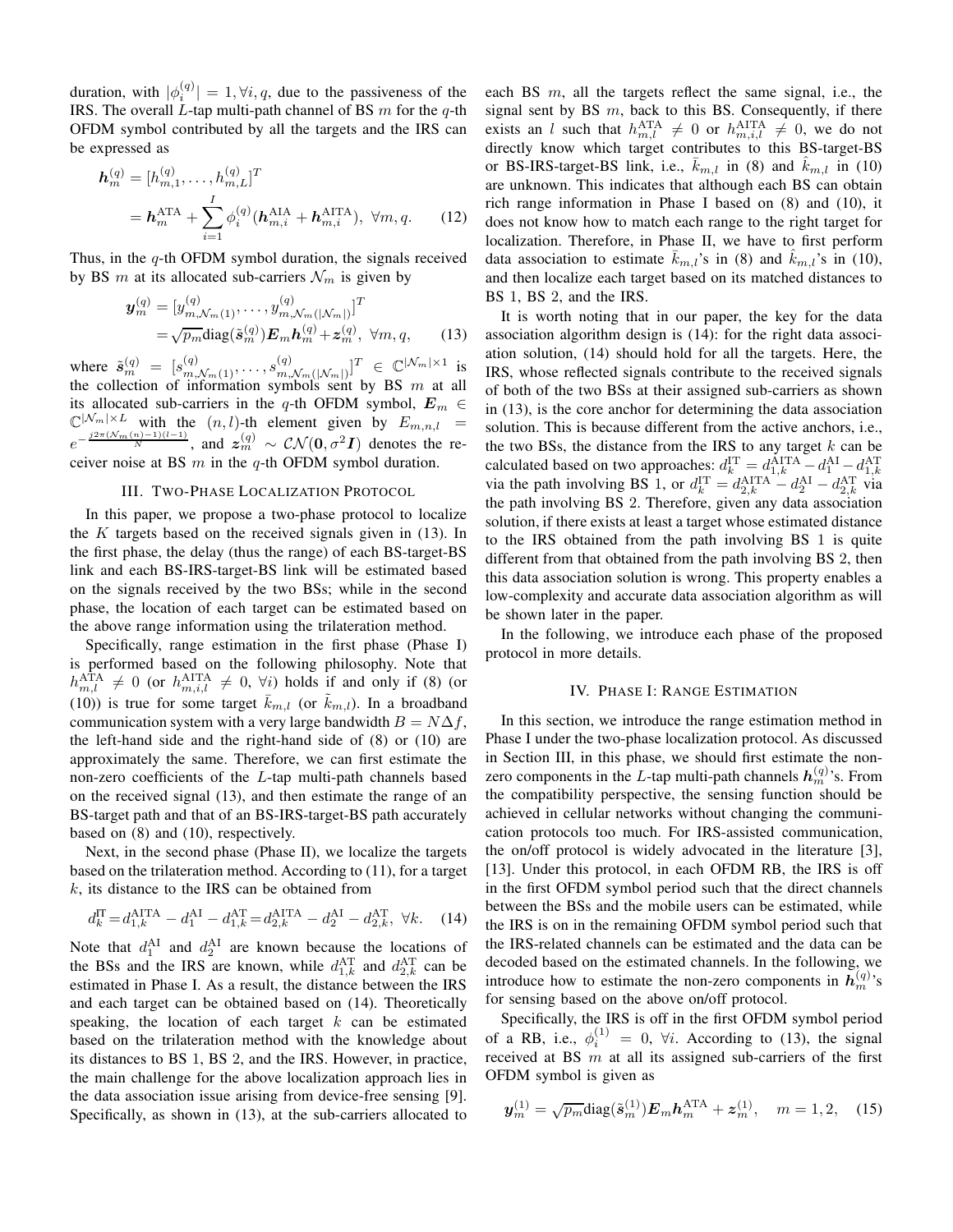which is merely contributed by the BS-target-BS links. Note that many coefficients in  $h_m^{\text{ATA}}$ 's are zero. As a result, we can estimate each  $h_m^{\text{ATA}}$  based on the LASSO technique by solving the following problem

$$
\min_{\boldsymbol{h}_{m}^{\text{ATA}}} 0.5 \left\| \boldsymbol{y}_{m}^{(1)} - \sqrt{p_{m}} \text{diag}(\tilde{\boldsymbol{s}}_{m}^{(1)}) \boldsymbol{E}_{m} \boldsymbol{h}_{m}^{\text{ATA}} \right\|_{\text{F}}^{2} + \rho \left\| \boldsymbol{h}_{m}^{\text{ATA}} \right\|_{1}, \quad (16)
$$

where  $\rho \geq 0$  is a given coefficient.

Let  $\bar{h}_m^{\text{ATA}} = [\bar{h}_{m,1}^{\text{ATA}}, \dots, \bar{h}_{m,L}^{\text{ATA}}]^T$  denote the optimal solution to the above convex problem,  $m = 1, 2$ . Based on  $\bar{h}_m^{\text{ATA}}$ 's, we need to estimate the support of each  $h_m^{\text{ATA}}$  so as to obtain the range of each BS-target link as shown in [\(8\)](#page-1-2). In this paper, we adopt a threshold-based strategy to achieve the above goal. Specifically, with some given threshold  $\delta_1 > 0$ , define  $\Phi_m^I$  =  $\{l\|\bar{h}_{m,l}^{\text{ATA}}\|_2 \ge \delta_1\}$ ,  $m = 1, 2$ . Then, for any  $l \in \Phi_m^{\text{I}}$ , we declare that  $h_{m,l}^{\text{ATA}} \neq 0$  and there exists a target  $\bar{k}_{m,l}$  whose distance to BS m, i.e.,  $d_{m,\bar{k}_{m,l}}^{\text{AT}}$ , satisfies [\(8\)](#page-1-2). In this case, we estimate  $d_{m,\bar{k}_{m,l}}^{\text{AT}}$  as the middle point of the range shown in [\(8\)](#page-1-2), i.e.,

$$
\bar{d}_{m,\bar{k}_{m,l}}^{\text{AT}} = \frac{(l-1)c_0}{2N\Delta f} + \frac{c_0}{4N\Delta f}, \text{ if } l \in \Phi_m^{\text{I}}.\tag{17}
$$

To summarize, after the "off" state of Phase I, each BS  $m$  will have a set consisting of the estimated distances between the targets and it, which is denoted by

$$
\mathcal{D}_{m}^{\text{AT}} = \{ \bar{d}_{m,\bar{k}_{m,l}}^{\text{AT}} | \forall l \in \Phi_{m}^{I} \}, \ m = 1, 2. \tag{18}
$$

In the remaining OFDM symbol period of a RB, the IRS is on. Define  $\bar{\mathbf{y}}_m^{(q)} = [\text{diag}(\tilde{\mathbf{s}}_m^{(q)})]^{-1} \bar{\mathbf{y}}_m^{(q)}$  and  $\bar{z}_m^{(q)} =$  $[\text{diag}(\tilde{\bm{s}}_m^{(q)})]^{-1}\bar{\bm{z}}_m^{(q)}, \; m = 1, 2 \; \text{and} \; q = 2, \ldots, Q, \; \text{as} \; \text{the}$ effective received signal and noise at BS  $m$  for the  $q$ -th OFDM symbol, respectively, where the effective received signal and noise at each assigned sub-carrier is normalized by the signal transmitted at this sub-carrier. According to [\(13\)](#page-2-0), the collection of the effective received signals at BS  $m$  for the remaining  $Q - 1$  OFDM symbols is given as

$$
\begin{aligned} \bar{\boldsymbol{Y}}_{m}^{(2:Q)} &= [\bar{\boldsymbol{y}}_{m}^{(2)}, \dots, \bar{\boldsymbol{y}}_{m}^{(Q)}]^T \\ &= \sqrt{p_m} \boldsymbol{E}_m \boldsymbol{H}_m^{(2:Q)} + \bar{\boldsymbol{Z}}_m^{(2:Q)}, \quad m = 1, 2, \end{aligned} \tag{19}
$$

where  $H_{m_{\infty}}^{(2:Q)} = [h_m^{(2)}, \dots, h_m^{(Q)}]$  and  $\bar{Z}_m^{(2:Q)} =$  $[\bar{z}_m^{(2)}, \ldots, \bar{z}_m^{(Q)}]$ .<br>Note that he the  $\mathbf{H}^{(2:Q)}$  and  $\mathbf{H}^{(2:Q)}$ 

Note that both  $H_1^{(2:Q)}$  and  $H_2^{(2:Q)}$  are row-sparse matrices, i.e.,  $g_{m,l} = 0$  for many l, where  $g_{m,l} = [h_{m,l}^{(2)}, \dots, h_{m,l}^{(Q)}]^T$ denotes the *l*-th row of  $H_m^{(2:Q)}$ . This is because if there is no path causing a delay of l OFDM samples in the second OFDM symbol period, then such a path does not exist in the remaining OFDM symbol period. Based on the row-sparsity property,  $\boldsymbol{H}^{(2:Q)}_m$ 's can be estimated based on the group LASSO technique by solving the following problem

$$
\min_{\mathbf{H}_{m}^{(2:Q)}} 0.5 \left\| \bar{\mathbf{Y}}_{m}^{(2:Q)} - \sqrt{p_{m}} \mathbf{E}_{m} \mathbf{H}_{m}^{(2:Q)} \right\|_{\mathrm{F}}^{2} + \beta \sum_{l \in \Phi_{m}} \left\| \mathbf{g}_{m,l} \right\|_{2}, \quad (20)
$$

where  $\beta \geq 0$  is given. Let  $\bar{H}_m^{(2:Q)} = [\bar{g}_{m,1}, \dots, \bar{g}_{m,L}]^T$ denote the optimal solution to the above convex problem,  $m = 1, 2$ . Similar to Phase I, given some threshold  $\delta_2$ , define  $\Omega_m^{\text{II}} \ = \ \{l | \|\bar{\bm{g}}_{m,l}\|_2 \ \geq \ \delta_2\}, \ m \ = \ 1,2. \ \ \text{Then, if} \ \ l \ \in \ \Omega_m^{\text{II}}, \ \text{we}$ declare that  $h_{m,l}^{(q)} \neq 0, \forall q \geq 2$ . According to [\(12\)](#page-2-3), each  $h_{m,l}^{(q)}$  is contributed by either the BS-target-BS link, or the BS-IRS-BS link, or the BS-IRS-target-BS link. Define  $l_m^{\text{AIA}}$ as the delay (in terms of OFDM samples) corresponding to the BS m to IRS to BS m link that satisfies [\(14\)](#page-2-1),  $m = 1, 2$ , and  $\Phi_m = \Phi_m^{\text{I}} \cup \{l_m^{\text{AIA}}\}, m = 1, 2$ . As a result, for each  $l \in \Omega_m^{\text{II}}/\Omega_m$ , we declare that  $h_{m,i,1}^{\text{AITA}} \neq 0$ ,  $\forall i$ , and there exists a target  $\hat{k}_{m,l}$  satisfying [\(10\)](#page-1-3). In this case, we estimate  $d_{m,\hat{k}_{m,l}}^{\text{AITA}}$ as the middle point of the range shown in [\(10\)](#page-1-3), i.e.,

<span id="page-3-1"></span>
$$
\bar{d}_{m,\hat{k}_{m,l}}^{\text{AITA}} = \frac{(l-1)c_0}{2N\Delta f} + \frac{c_0}{4N\Delta f}, \text{ if } l \in \Phi_m^{\text{II}}/\Phi_m. \tag{21}
$$

To summarize, after the "on" state of Phase I, each BS  $m$  will have another distance set

$$
\mathcal{D}_m^{\text{AITA}} = \{ \bar{d}_{m, \hat{k}_{m,l}}^{\text{AITA}} | \forall l \in \Phi_m^{\text{II}} / \Phi_m \}, \quad m = 1, 2. \tag{22}
$$

<span id="page-3-0"></span>As a result, after Phase I, the network has four range sets of the targets, i.e.,  $\mathcal{D}_1^{\text{AT}}, \mathcal{D}_2^{\text{AT}}, \mathcal{D}_1^{\text{AITA}},$  and  $\mathcal{D}_2^{\text{AITA}}$ .

# V. PHASE II: DATA ASSOCIATION AND LOCALIZATION

In Phase II, we need to localize the  $K$  targets based on the knowledge about  $\mathcal{D}_1^{\text{AT}}, \mathcal{D}_2^{\text{AT}}, \mathcal{D}_1^{\text{AITA}},$  and  $\mathcal{D}_2^{\text{AITA}}$  obtained in Phase I. As discussed in Section [III,](#page-2-2) the main challenge for localization lies in data association, i.e., we do not directly know how to match each element in the above sets to the right target. For convenience, define  $\lambda_{m,k} \in \{1, \ldots, K\}$  such that the estimated distance between BS m and target k, i.e.,  $\bar{d}_{m,k}^{\text{AT}}$ shown in [\(17\)](#page-3-0), is the  $\lambda_{m,k}$ -th largest element in  $\mathcal{D}_{m}^{\text{AT}}, \forall m, k$ . Moreover, define  $\mu_{m,k} \in \{1, \ldots, K\}$  such that the estimated distance of the path from BS  $m$  to IRS to target  $k$  to BS  $m$ , i.e.,  $\bar{d}_{m,k}^{\text{AITA}}$  shown in [\(21\)](#page-3-1), is the  $\mu_{m,k}$ -th largest element in  $\mathcal{D}_m^{\text{AITA}}(\forall m, k$ . In other words, we have  $\bar{d}_{m,k}^{\text{AT}} = \mathcal{D}_m^{\text{AT}}(\lambda_{m,k})$ and  $\bar{d}_{m,k}^{\text{AITA}} = \mathcal{D}_m^{\text{AITA}}(\mu_{m,k}), \forall m, k$ , where given any set A,  $A(a)$  denotes the a-th largest element in A. Note that a feasible data association solution should satisfy

<span id="page-3-3"></span><span id="page-3-2"></span>
$$
\{\lambda_{m,1},\ldots,\lambda_{m,K}\} = \{1,\ldots,K\},\; m = 1,2,\qquad(23)
$$

<span id="page-3-4"></span>
$$
\{\mu_{m,1},\ldots,\mu_{m,K}\} = \{1,\ldots,K\},\; m = 1,2.\qquad(24)
$$

Given the data association, the distance between the IRS and target k estimated by the link from BS  $m$  to the IRS to target  $k$  to BS  $m$  can be expressed as

$$
\bar{d}_{k}^{\text{IT},m} = \bar{d}_{m,k}^{\text{AITA}} - \bar{d}_{m,k}^{\text{AT}} - d_{m}^{\text{AI}} \n= \mathcal{D}_{m}^{\text{AITA}}(\mu_{m,k}) - \mathcal{D}_{m}^{\text{AT}}(\lambda_{m,k}) - d_{m}^{\text{AI}}, \ m = 1, 2. \quad (25)
$$

Thus, we have two estimations of  $d_k^{\text{IT}}$ , i.e.,  $\bar{d}_k^{\text{IT},1}$  via BS 1 and  $\bar{d}_k^{\text{IT},2}$  via BS 2, which should be close to each other.

Define  $\mathcal{X}_1 = {\lambda_{m,k}, \mu_{m,k} | \forall m, k}$  and  $\mathcal{X}_2 =$  $\{(x_k^T, y_k^T)| \forall m, k\}$  as the set of the data association solution and the set of the location solution, respectively. With the estimated distances from each target to BS 1, to BS 2, and to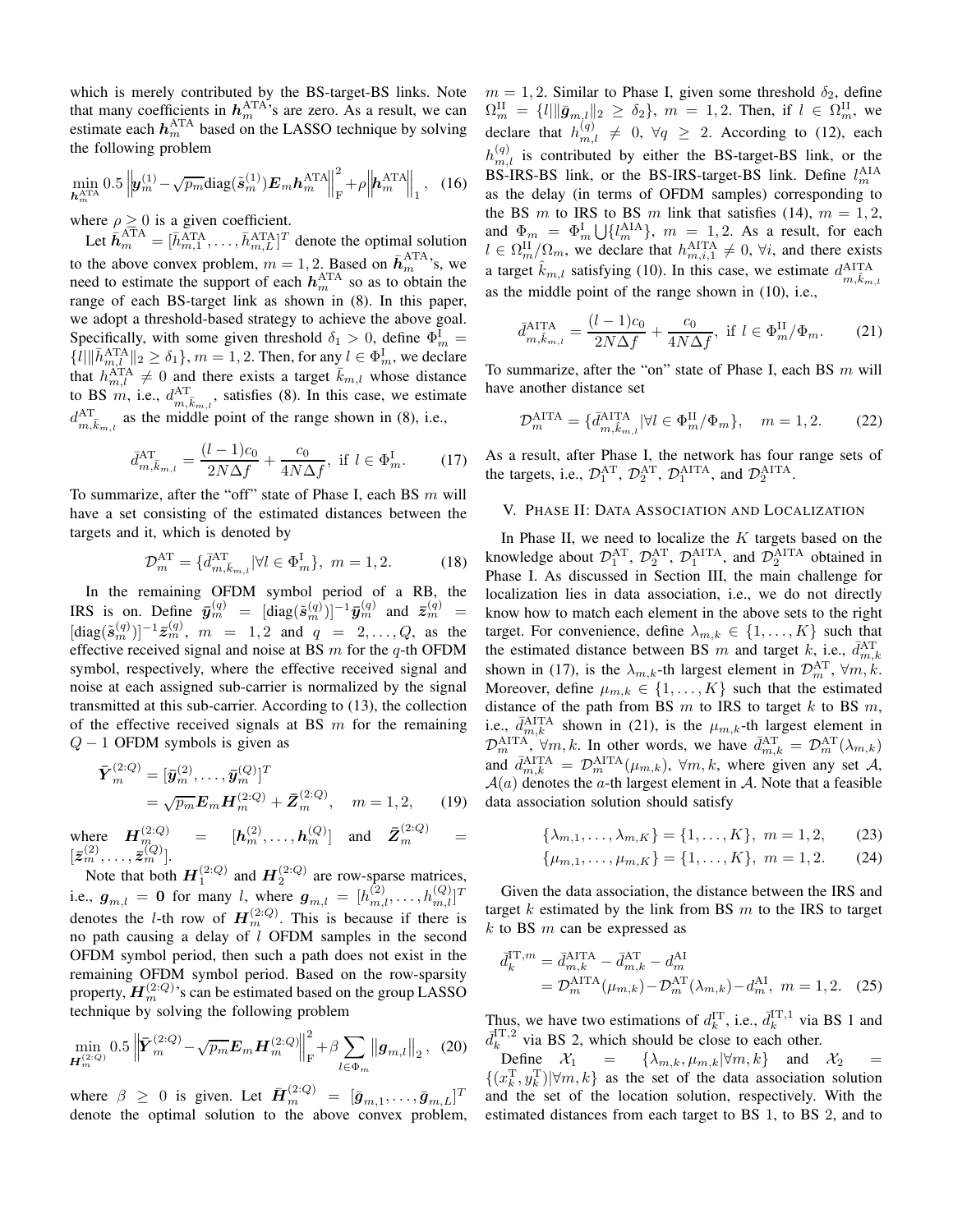the IRS,  $\mathcal{X}_1$  and  $\mathcal{X}_2$  should be jointly estimated based on the following relation

$$
\mathcal{D}_{m}^{\text{AT}}(\lambda_{m,k}) = \sqrt{(x_{k}^{\text{T}} - x_{m}^{\text{A}})^{2} + (y_{k}^{\text{T}} - y_{m}^{\text{A}})^{2}} + \epsilon_{m,k}, \quad (26)
$$
  

$$
\mathcal{D}_{m}^{\text{AITA}}(\mu_{m,k}) - \mathcal{D}_{m}^{\text{AT}}(\lambda_{m,k}) - d_{m}^{\text{AI}}
$$

$$
D_m^{(m+1)}(\mu_{m,k}) - D_m^{(m)}(\lambda_{m,k}) - d_m^{(m)}
$$
  
=  $\sqrt{(x_k^T - x^I)^2 + (y_k^T - y^I)^2} + \varsigma_{m,k}, \ \forall m, k,$  (27)  
(23), (24),

where  $\epsilon_{m,k}$  denotes the error for estimating  $d_{m,k}^{\text{AT}}$ , and  $\varsigma_{m,k}$ denotes the error for estimating  $d_k^{\text{IT}}$  via the link from BS m to the IRS to target  $k$  to BS  $m$ . In the literature of localization, it is usually assumed that  $\epsilon_{m,k} \in \mathcal{CN}(0, \hat{\sigma}_{m,k}^2)$  and  $\varsigma_{m,k} \in$  $\mathcal{CN}(0,\tilde{\sigma}_{m,k}^2),\,\forall m,k$  [\[11\]](#page-5-7), [\[12\]](#page-5-8).

One straightforward method to estimate  $\mathcal{X}_1$  and  $\mathcal{X}_2$  is to perform exhaustive search over all the feasible data association solutions that satisfy [\(23\)](#page-3-2) and [\(24\)](#page-3-3). In particular, given any feasible data association solution  $X_1$ , the location of each target  $k$  can be obtained by solving the following maximum likelihood (ML) problem [\[11\]](#page-5-7), [\[12\]](#page-5-8)

$$
\min_{x_k^{\mathrm{T}}, y_k^{\mathrm{T}}} \sum_{m=1}^2 (\hat{f}_{m,k}(\lambda_{m,k}, x_k^{\mathrm{T}}, y_k^{\mathrm{T}}) + \tilde{f}_{m,k}(\lambda_{m,k}, \bar{\mu}_{m,k}, x_k^{\mathrm{T}}, y_k^{\mathrm{T}})),
$$
\n(28)

where

=

$$
\hat{f}_{m,k}(\lambda_{m,k}, x_k^{\mathrm{T}}, y_k^{\mathrm{T}})
$$
\n
$$
= \frac{(\mathcal{D}_m^{\mathrm{AT}}(\lambda_{m,k}) - \sqrt{(x_k^{\mathrm{T}} - x_m^{\mathrm{A}})^2 + (y_k^{\mathrm{T}} - y_m^{\mathrm{A}})^2})^2}{\hat{\sigma}_{m,k}^2},
$$
\n(29)

$$
\tilde{f}_{m,k}(\lambda_{m,k}, \mu_{m,k}, x_k^{\mathrm{T}}, y_k^{\mathrm{T}})
$$
\n
$$
\frac{(\mathcal{D}_m^{\mathrm{AITA}}(\mu_{m,k}) - \mathcal{D}_m^{\mathrm{AT}}(\lambda_{m,k}) - d_m^{\mathrm{AI}} - \sqrt{(x_k^{\mathrm{T}} - x^{\mathrm{I}})^2 + (y_k^{\mathrm{T}} - y^{\mathrm{I}})^2})^2}{\tilde{\sigma}_{m,k}^2}.
$$
\n(30)

Similar to [\[11\]](#page-5-7), [\[12\]](#page-5-8), we can apply the Gauss-Newton algorithm to solve the above non-convex problem. Let  $(x_k^{\mathrm{T},*}, y_k^{\mathrm{T},*})$  denote the obtained location of target  $k$  corresponding to the given feasible data association solution  $X_1$ . Then, the optimal data association solution can be obtained via exhaustive search by solving the following problem

$$
\min_{\mathcal{X}_1} \sum_{k=1}^K \sum_{m=1}^2 (\hat{f}_{m,k}(\lambda_{m,k}, x_k^{\mathrm{T},*}, y_k^{\mathrm{T},*}) + \tilde{f}_{m,k}(\lambda_{m,k}, \mu_{m,k}, x_k^{\mathrm{T},*}, y_k^{\mathrm{T},*}) \qquad (31)
$$
\n
$$
\text{s.t. } (23), (24).
$$

Given the optimal data association solution, the solution to problem [\(28\)](#page-4-0) can be used as the final location estimation.

However, there are two issues about the performance and complexity of this approach. First, problem [\(28\)](#page-4-0) is a non-convex problem, and it is likely that the Gauss-Newton algorithm will result in a sub-optimal solution. Given the optimal data association, if we obtain a poor localization solution to the non-convex problem [\(28\)](#page-4-0), then this data association solution maybe is not the optimal solution to problem [\(31\)](#page-4-1). In this case, we will obtain a wrong data association solution and the corresponding localization solution is also wrong. Second, the number of feasible data association solutions that satisfy [\(23\)](#page-3-2) and [\(24\)](#page-3-3) is large, and it is of prohibitive complexity to solve the complicated problem [\(28\)](#page-4-0) given any feasible data association solution, as required by problem [\(31\)](#page-4-1). In the following, we provide an approach that can greatly reduce the number of times to solve the non-convex and complicated problem [\(28\)](#page-4-0).

Specifically, with the knowledge about  $\mathcal{D}_1^{\text{AT}}$ ,  $\mathcal{D}_2^{\text{AT}}$ ,  $\mathcal{D}_1^{\text{ATA}}$ , and  $\mathcal{D}_2^{\text{AITA}}$ , there are two ways to calculate the distance between the IRS and any target  $k$ : based on the link from BS 1 to the IRS to target k to BS 1, i.e., setting  $m = 1$  in [\(25\)](#page-3-4), and based on the link from BS 2 to the IRS to target  $k$  to BS 2, i.e., setting  $m = 2$  in [\(25\)](#page-3-4). It is worth noting that these two estimations, i.e.,  $\bar{d}_k^{\text{IT},1}$  and  $\bar{d}_k^{\text{IT},2}$ , should be very close to each other,  $\forall k$ . As a result, the true data association solution should satisfy

<span id="page-4-2"></span>
$$
|\mathcal{D}_1^{\text{ATTA}}(\mu_{1,k}) - \mathcal{D}_1^{\text{AT}}(\lambda_{1,k}) - \mathcal{D}_2^{\text{ATTA}}(\mu_{2,k}) + \mathcal{D}_2^{\text{AT}}(\lambda_{2,k})|
$$
  

$$
\leq \tau_k, \ \forall k,
$$
 (32)

where  $\tau_k > 0$ 's are some given thresholds.

<span id="page-4-0"></span>Next, define  $\mathcal{Y} = \{X_1|(23), (24), (32) \text{ hold} \}$  $\mathcal{Y} = \{X_1|(23), (24), (32) \text{ hold} \}$  $\mathcal{Y} = \{X_1|(23), (24), (32) \text{ hold} \}$  $\mathcal{Y} = \{X_1|(23), (24), (32) \text{ hold} \}$  $\mathcal{Y} = \{X_1|(23), (24), (32) \text{ hold} \}$  $\mathcal{Y} = \{X_1|(23), (24), (32) \text{ hold} \}$  $\mathcal{Y} = \{X_1|(23), (24), (32) \text{ hold} \}$  as the set of feasible data association solutions. Note that  $Y$  can be obtained with low complexity, because given any data association solution, if there exists a  $k$  such that [\(32\)](#page-4-2) dose not hold, then this solution is not in the set  $\mathcal Y$ . As a result, we can jointly estimate the data association solution and the location solution as follows. First, given any  $\mathcal{D}_1^{\text{AT}}$ ,  $\mathcal{D}_2^{\text{AT}}$ ,  $\mathcal{D}_1^{\text{ATIA}}$ , and  $\mathcal{D}_2^{\text{AITA}}$ , we obtain the set  $\mathcal{Y}$ . Then, given any data association solution  $X_1 \in \mathcal{Y}$ , we use the Gauss-Newton algorithm to solve problem [\(28\)](#page-4-0) for obtaining the corresponding location solution  $(x_k^{\mathrm{T},*}, y_k^{\mathrm{T},*})$ 's. Last, the optimal data association solution is obtained by solving the following problem

<span id="page-4-3"></span>
$$
\min_{\mathcal{X}_1} \sum_{k=1}^K \sum_{m=1}^2 (\hat{f}_{m,k}(\lambda_{m,k}, x_k^{T,*}, y_k^{T,*}) + \tilde{f}_{m,k}(\lambda_{m,k}, \mu_{m,k}, x_k^{T,*}, y_k^{T,*})) \qquad (33)
$$
  
s.t. (23), (24), (32).

<span id="page-4-1"></span>Given the optimal data association solution, the solution to problem [\(28\)](#page-4-0) can be used as the final estimation of the location of each target. Because not too many data association solutions can satisfy [\(32\)](#page-4-2) in practice, we only need to perform exhaustive search over a very small set in problem [\(33\)](#page-4-3). As a result, the complexity of the proposed algorithm is very low. Moreover, since data association under the proposed scheme relies more on the simple criterion [\(32\)](#page-4-2), rather than the solution to the non-convex problem [\(28\)](#page-4-0) that may be sub-optimal, the data association and localization accuracy is expected to be improved significantly.

# VI. DISCUSSION: 2 BSS PLUS 1 IRS V.S. 3 BSS

Recently, [\[9\]](#page-5-5) proposed a device-free sensing architecture based on the trilateration technique, where all the anchors are